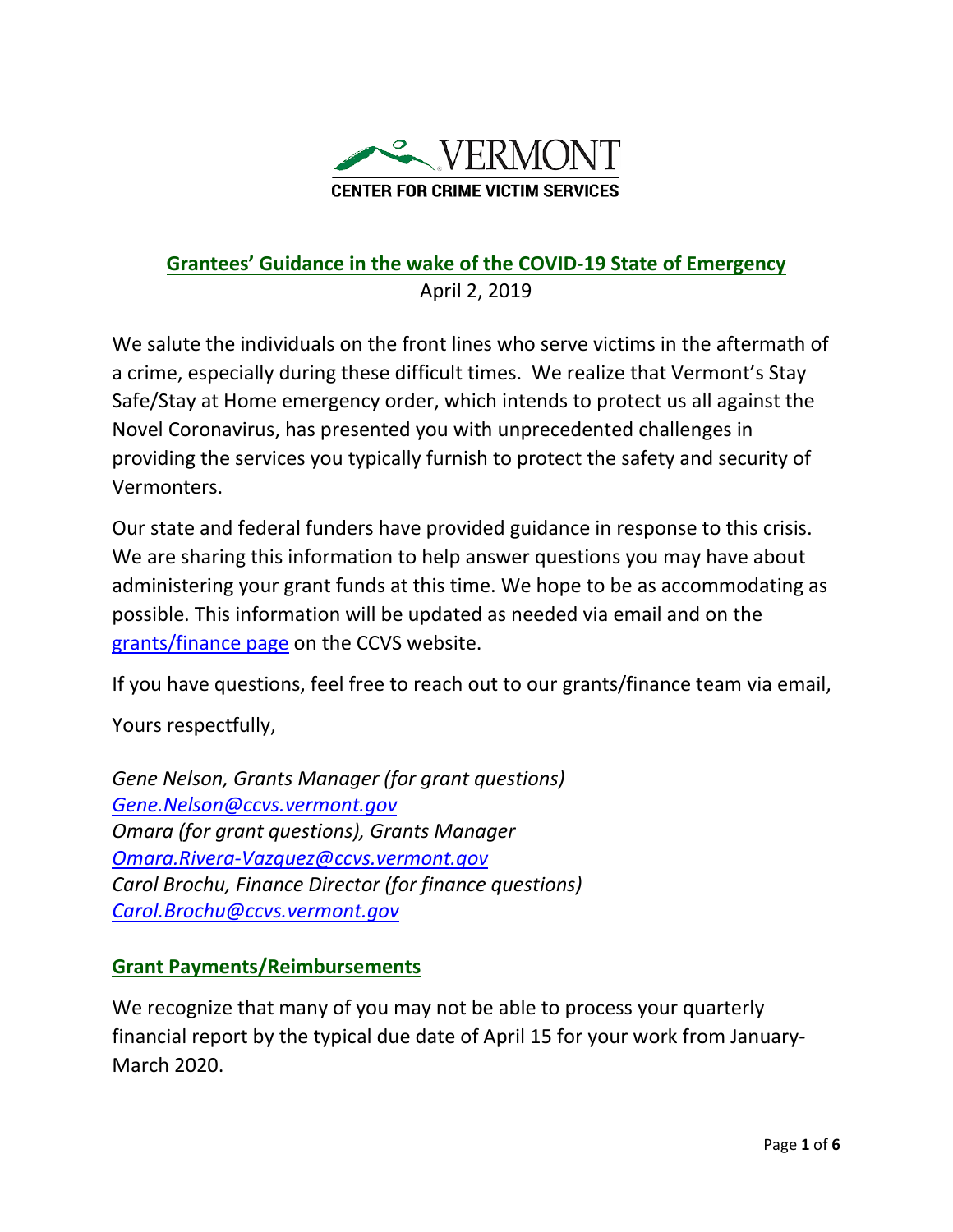On March 16, CCVS sent an email to subgrantees extending the due dates for the [Quarterly Financial Reports](http://www.ccvs.vermont.gov/support-for-professionals/grants-program/financial-reporting) until April 22, 2020. We still hope that most subrecipients will be able to submit by this date. However, if you are not able to process your financial report by this date, we will be continually processing reports on a weekly basis and we will be able to process your requests after 4/22.

## Federal Grants

If circumstances prevent you from being able submit your financial report for the quarter Jan-March, by 4/22 or after, please reach out to Carol and she will work with you to create a plan for your financial reporting.

### State Grants

CACs, SVPs, DV/SV (Act 174) and Anti-violence grant recipients may request 100% of the funds they have remaining at this time.

If circumstances prevent you from being able submit your financial report for the quarter Jan-March, by 4/22 or after, please reach out to Carol and she will work with you to create a plan for your financial reporting.

### **Grant Modifications**

No grant modification is needed for programs when 10% of any line item or less is moved from one-line item to another in a budget.

Grant Modifications will be extended until May 1, 2020. Hopefully this will allow you the time needed to process changes that may arise during the next few weeks. [Our grant modification form](http://www.ccvs.vermont.gov/support-for-professionals/grants-program/program-reporting) is available on our web site. You can send modifications to [financial.reports@ccvs.vermont.gov.](mailto:financial.reports@ccvs.vermont.gov)

Please remember when requesting grant modifications that the allowability of costs must be necessary and reasonable for the performance of the award and be allocable under the federal and state rules pertaining to that award.

Given that Vermont has declared a state of emergency, CCVS will allow the submission of grant modification requests, after the fact, regarding COVID-19 related expenses. In other words, we understand that you may have already had unforeseen expenses associated with closing or cleaning offices, or increased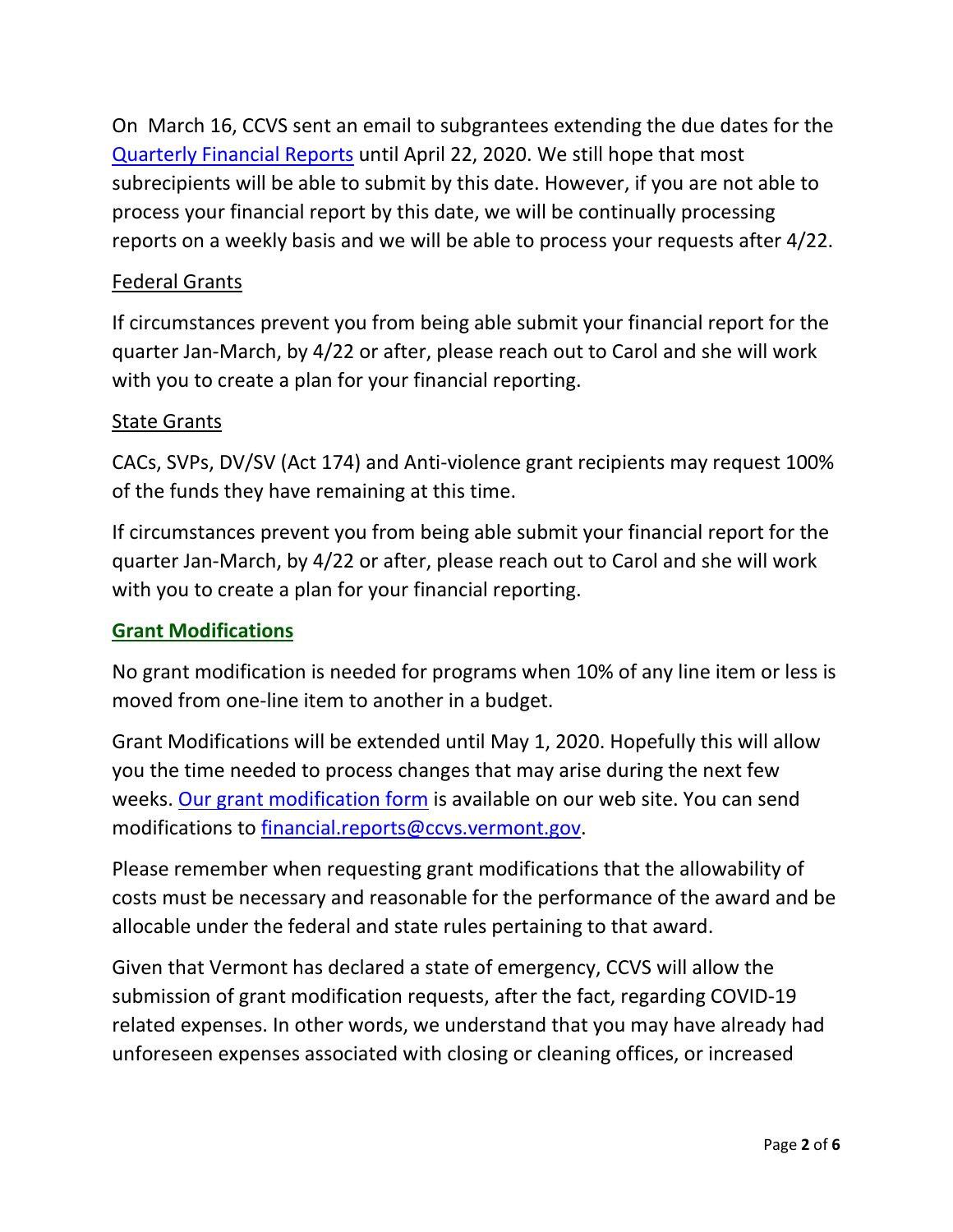costs associated with sheltering of individuals and have not yet had a chance to submit a grant modification request.

#### **Progress Reporting**

#### VOCA PMT

The due date for reporting to the PMT regarding your work from January through March has been extended for CCVS subgrantees from April 30 to June 15. If you still need more time, reach out to Omara.

#### STOP and SASP Progress Reports

CCVS has received most of these reports from subgrantees as they were due March 13. We will continue to work with the few who have been unable to provide the reports due to the crisis. We would like to have these completed by April 15. Reach out to Gene for questions on OVW grants.

*No other programmatic reporting is impacted by COVID-19 at this time.*

#### **Programmatic and Fiscal Monitoring**

All in-person site visits that had been scheduled for this spring have been cancelled thus far. We hope to reschedule those once the social distancing orders are lifted. If information is needed before then, we will reach out to individual subgrantees to request the pertinent information.

Furthermore, should circumstances prevail, CCVS will conduct programmatic and fiscal monitoring remotely via desk reviews, telephone conversations and/or video conferencing.

#### **Match Requirements**

Many programs rely on volunteers, monetary donations or other sources for their non-federal match requirements. We understand that those options may not be available to you now. CCVS has developed a match waiver form that is available on our website. If you are unable to meet your match, please fill out the form, and send it to [financial.reports@ccvs.vermont.gov.](mailto:financial.reports@ccvs.vermont.gov) We will do our best to honor your request.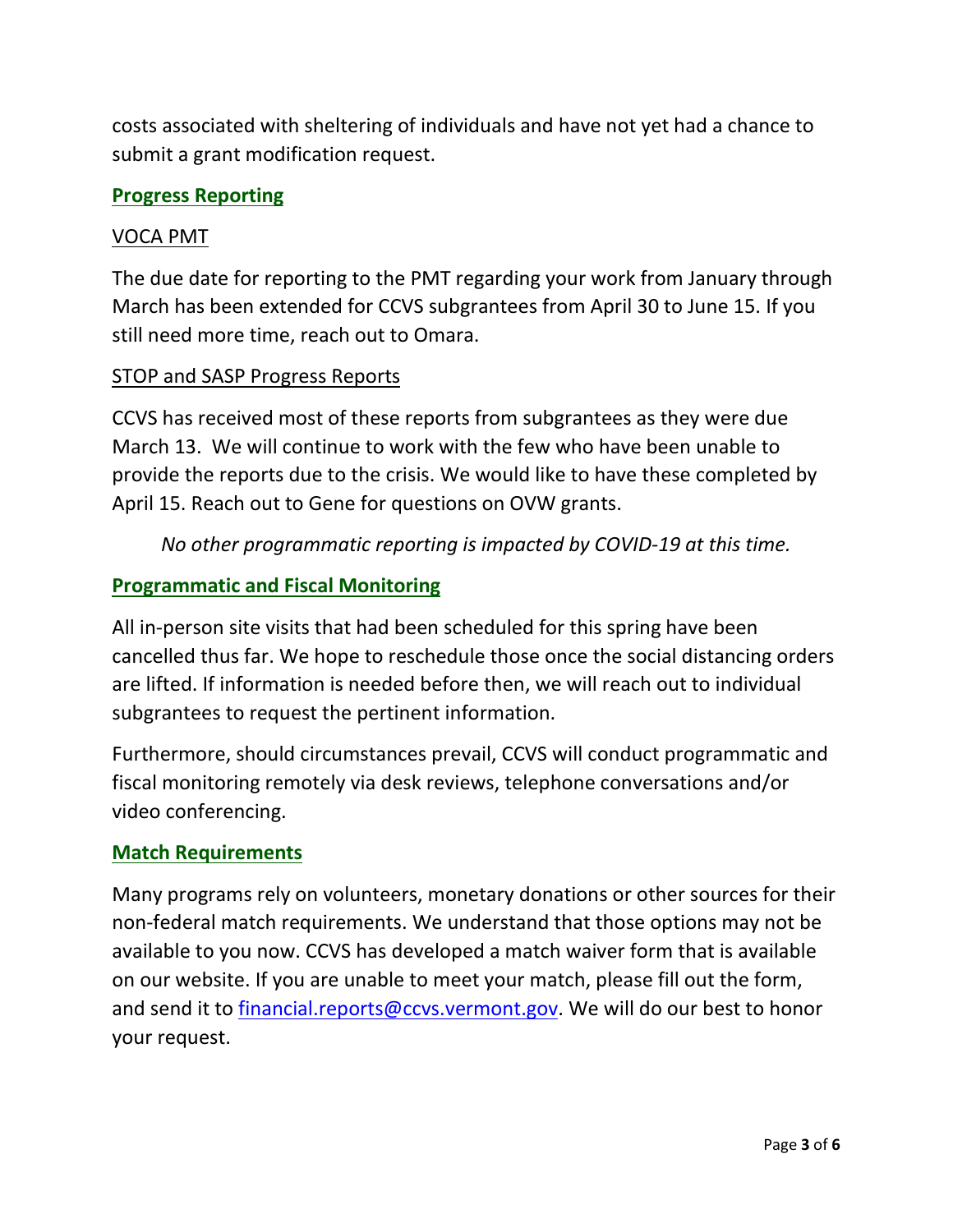# **Payment of Salaries and other Project Activities**

We encourage you to update your personnel manuals ASAP.

You may use grant funds to cover the costs of staff working remotely, teleworking or paid leave. *However, you must have a policy in place that addresses the scenarios specific to your agency's unique work culture*. It is important to remember that both federally funded and non-federally funded positions be treated consistently.

Updates to your policies may include:

## **1. Leave: Unexpected or Extraordinary Circumstances**

Our federal funders encourage grantees to review and update (if necessary) their written leave policies to address "Unexpected or Extraordinary Circumstances." These circumstances may include national emergencies relating to terrorism, biological events or natural disasters or other unforeseen events not yet imagined. It is understood that most organizations did not have this caveat in place.

You should consult your board and you may want to consider making such policies effective on the date the circumstances began, if permissible under your laws, rules, and policies. It will be up to you to draft the language of the leave policy in your personnel manual and the start date of the policy or policies in a way that is consistent with your agency's practices.

# **2. Remotely Working or Telecommunicating Policy**

Telecommuting is a work arrangement that allows employees to work at home or at some other off-site location for all or some of their regularly scheduled work week. Not all jobs can be performed satisfactorily from other locations, we trust that you understand the job requirements of your people and can create a mutually beneficial option for both you and your employees.

Please note that the costs of home office space and related utility expenses are unallowable costs for employees teleworking during this national emergency.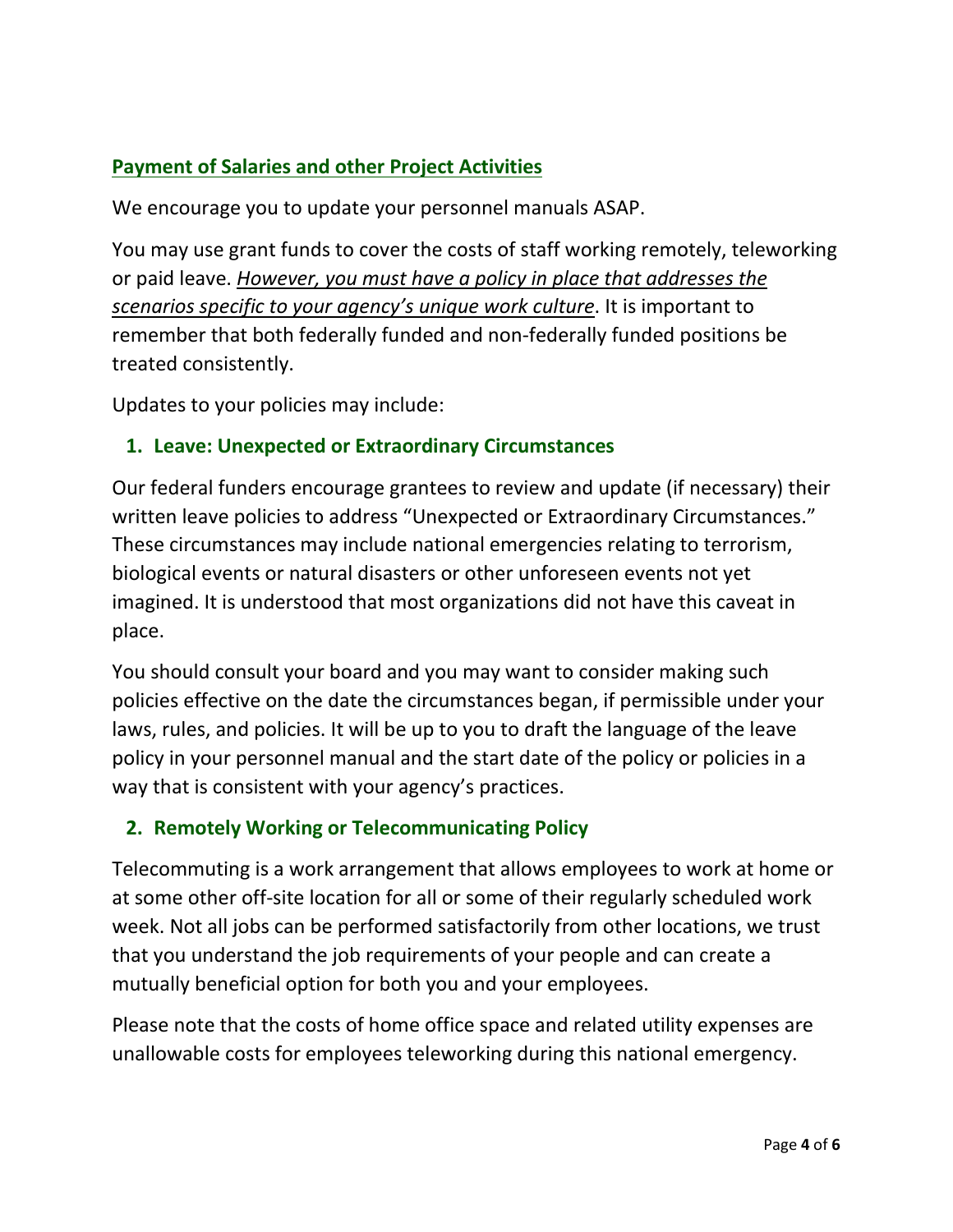# **3. Families First Coronavirus Response Act (FFCRA)**

Resources for your employees leave may include payment for Covid-19 related changes in work provided under the Families First Coronavirus Response Act (FFCRA), which allows varying amounts of leave without utilizing one's accrued PTO. For more information on the FFCRA click [here.](https://www.dol.gov/agencies/whd/pandemic/ffcra-employer-paid-leave)

By law you must inform your employees of their rights under the FFCRA. The US Department of Labor has created a poster for that purpose, like the other labor rights posters you have posted in your workplace. You can find the poster [here.](https://www.dol.gov/agencies/whd/pandemic) Since not everyone is going to the workplace these days, distributing the poster via email or on your agency's website is advisable.

## **4. Coronavirus Aid, Relief, and Economic Security (CARES) Act**

**T**he federal CARES act provides support for self-employment and other Vermonters who might not qualify for typical Unemployment Insurance. You can find out more about the CARES Act and applying for benefits on the Vermont Department of Labor website.

# **5. Working at Home? FFCRA? Leave due to Unexpected or Extraordinary Circumstances? CARES Act? Or somewhere in between?**

You may wish to create a check list to help determine the scenario that best fits the details of your varied employees during the COVID-19 pandemic.

### **Substantiation and Documentation of Leave and/or Working from Home**

It is crucial that you maintain documentation that supports the charging of salaries and benefits during the interruption of operations or services, and other costs due to these unusual circumstances. It would be a good idea to keep a file that is specific to each employee.

Documentation to support charging of salaries and benefits during interruption of operations or services as required by 2 CFR § 200.302 (Financial Administration), and 2 CFR § 200.333 (Retention Requirements for Records) and 2 CFR § 431 (b)(1) (Compensation/Fringe Benefits) should be maintained in your agency's files. The link to the Code of Federal Regulations (CFR), can be found [here.](https://www.ecfr.gov/cgi-bin/text-idx?SID=4f84f27aff643fe3de55e947ae44ca77&tpl=/ecfrbrowse/Title02/2chapterII.tpl) This is also a good time to review the [DOJ Grants Financial Guide.](https://www.ojp.gov/sites/g/files/xyckuh241/files/media/document/DOJ_FinancialGuide.pdf)